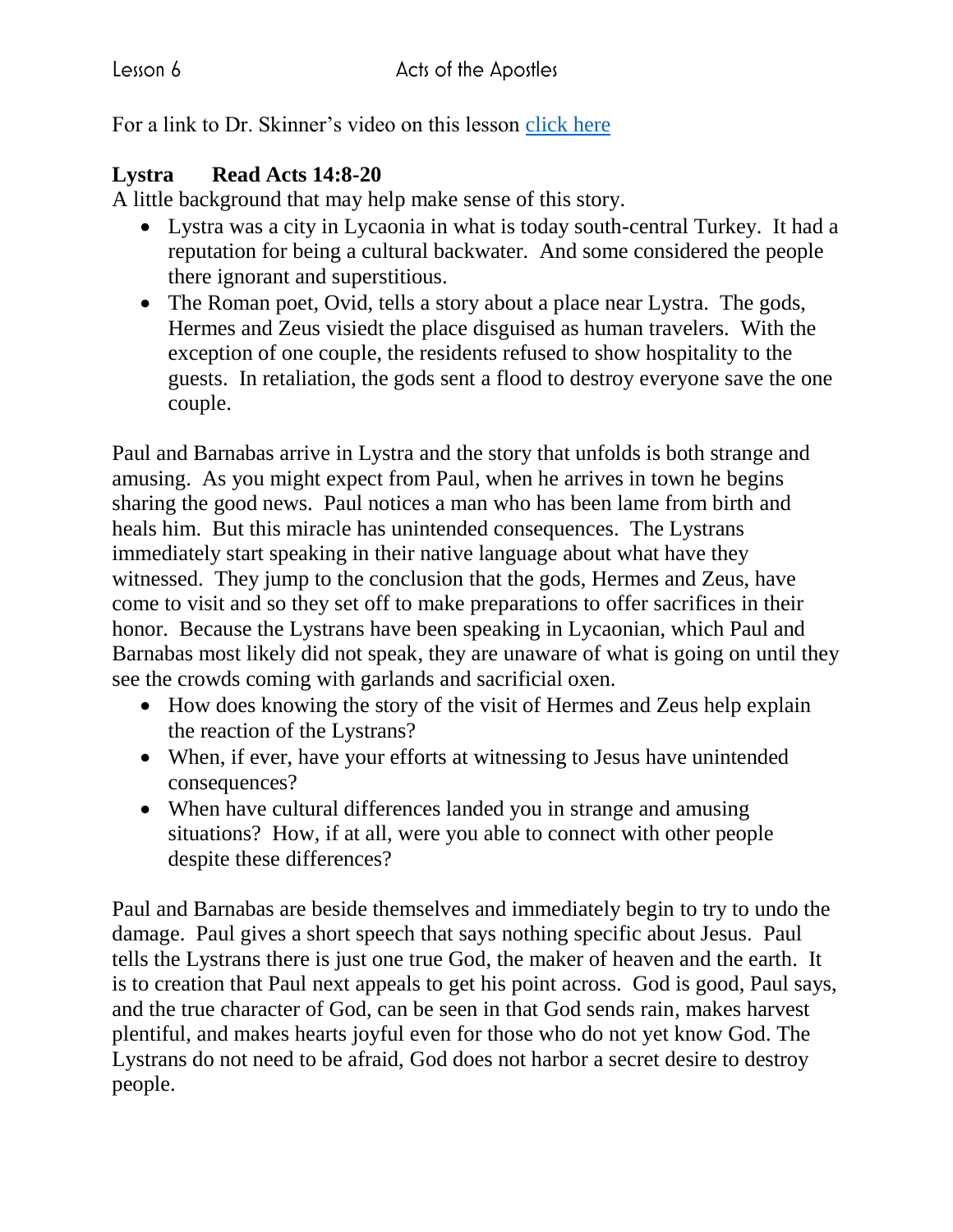- Skinner characterizes Paul's speech in Lystra as "desperate" and "sentimental," but also as "an effort to meet the Lystrans where they are and to offer them a new religious perspective." What do you think of Paul's attempt to salvage the situation as a chance to preach the good news?
- If you had one minute to "preach the gospel" to some one who knew nothing about Christianity, what would you say?

In the end, Paul and Barnabas are forced to leave Lystra after others arrive and win over the Lystrans. Skinner writes, "One suspects [the Lystrans] could not let go of their previous ways of making sense of the wolrd. Those are rarely easy for anyone to surrender."

 When, if ever, has a new religious idea or insight challenged your faith or your previously held ideas/opinions about an issue? How did this insight change your faith or ideas?

## **Philippi Read Acts 16:11-40**

A little background about Philippi

• Philippi was a Roman colony in Macedonia on the north shore of the Aegean Sea. It had fertile farmland and was located near gold mines. It was established as a Roman colony by the first Roman Emperor, Augustus (formerly Octavian). Its population was made up largely of descendants of veterans of Augustus' battles and others with prominent military connections. As a Roman colony, it maintained close cultural and political ties to Rome.

Paul and Silas' arrival in Philippi, with its close ties to Rome, means that the gospel is starting to penetrate into the heart of the empire and beginning to challenge imperial beliefs, traditions, values, and practices. Paul and Silas don't arrive with a plan to take over the city, but the gospel they proclaim does seek to transform it. Their words and actions prompt the Philippians to close rank against the outsiders who are disturbing the (Roman) peace.

The story starts with the conversion of Lydia. She, too, is an outsider from Thyatira and she is one of the God-fearers. She gathers on the Sabbath day outside of the city with a group of other women to pray. It is there that she meets Paul, is baptized, and hosts the first church in Philippi.

 Why do you think Lydia and her group of fellow worshippers had to meet outside the city gate to worship? How does this notice help set the stage for what will follow?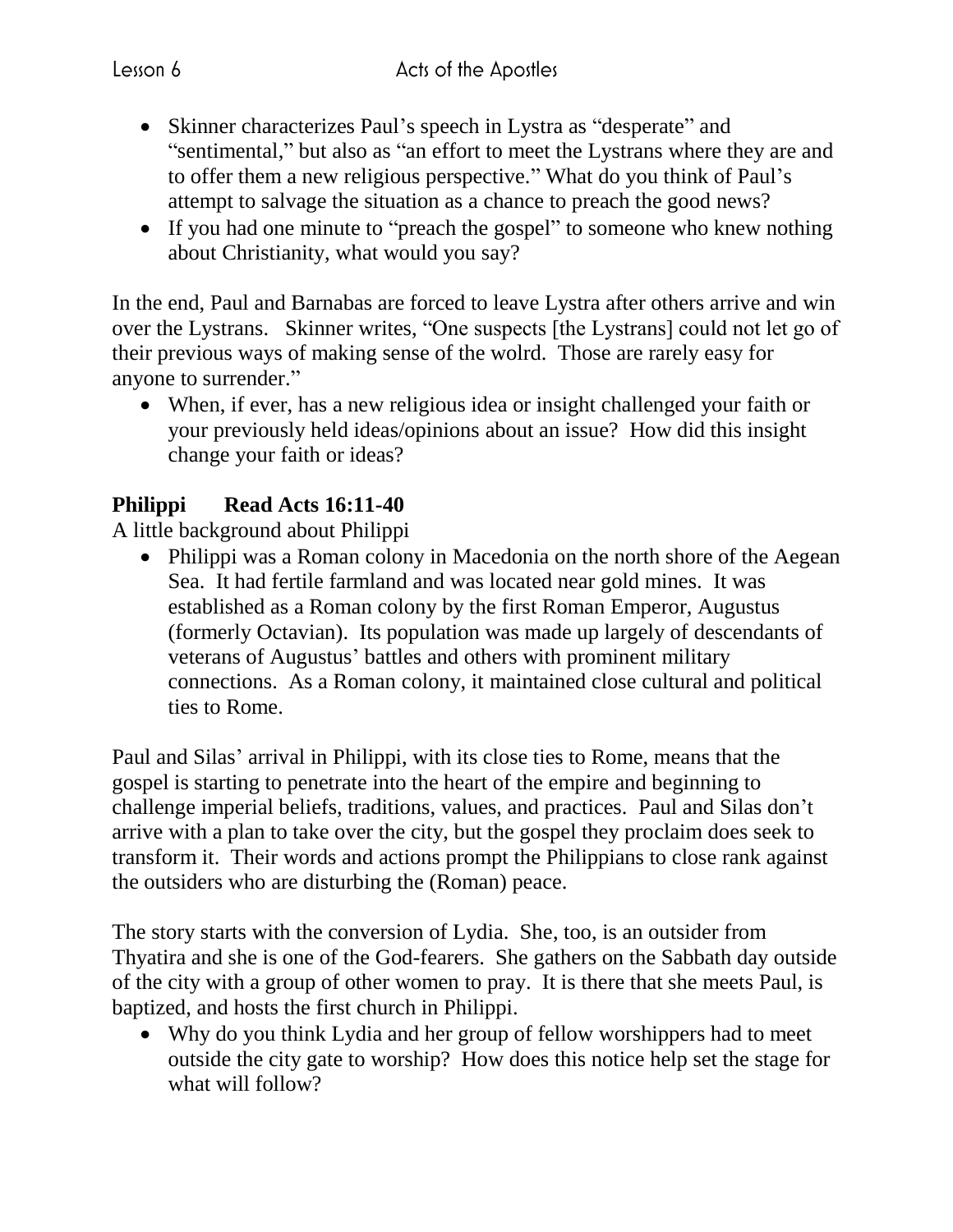The next scene involves a young slave girl who was possessed by a spirit of divination. The gift of divination was usually associated the god, Apollo, who was important in the Roman propaganda machine. The girl speaks the truth, declaring Paul and Silas to be slaves of the Most High God who proclaim a way of salvation. For a while, Paul tolerates the spirit, but eventually he becomes annoyed and casts the spirit out.

• Why do you think Paul stops the slave girl from shouting? Read Luke 4:33-35, 41. How does this story of Jesus' encounter with an unclean spirit compare? Why do you think Jesus did not permit the spirit/demon to speak?

When the slave girl's owners see what has happened they drag Paul and Silas into the marketplace and before the magistrates. This is no matter of private religion or spirituality but rather public. Notice that the charge they bring against Paul and Silas is not damage to property, but disturbing the peace and promoting foreign customs and a foreign way of life. See how the ranks begin to close. The slave girl's owners are making a purity or nationalist argument. Paul and Silas are outsiders polluting the city.

The city leaders have Paul and Silas tortured and thrown into prison. In the middle of the night an earthquake destroys the prison foundation. Incarceration will not deter the Holy Spirit! When the jailor wakes up and sees the doors open he assumes the prisoners have escaped. He prepares to kill himself until Paul stops him. Writes Skinner, "Suddenly it's clear [the jailor is] the real prisoner here, serving a system that perpetuates itself through dominance and control over others. But Paul and Silas' God has just unmasked the futility behind those displays of strength." The jailor seeks a way out and Paul and Silas have one. They share the good news of Jesus and baptize him and his family.

- $\bullet$  How do the jailor's actions later in the story (see 16:32-34) indicate that his new belief in Jesus frees him from the old system?
- What systems in our society "imprison" people through domination and control? What kinds of things can the church do to cause 'earthquakes" or at least tremors to free people from these systems?

The story comes to an end as the city leaders release Paul and Silas, but not before the shocking revelation that Paul and Silas are, in fact, Roman citizens. So quick were they to judge them as Jewish outsiders that their treatment of Paul and Silas denied them their rights and privileges as Romans citizens. Before they let them go, the leaders are forced to apologize to Paul and Silas.

 Why does the revelation that Paul and Silas are Roman citizens alarm the Philippian authorities? How does their reaction further illustrate a system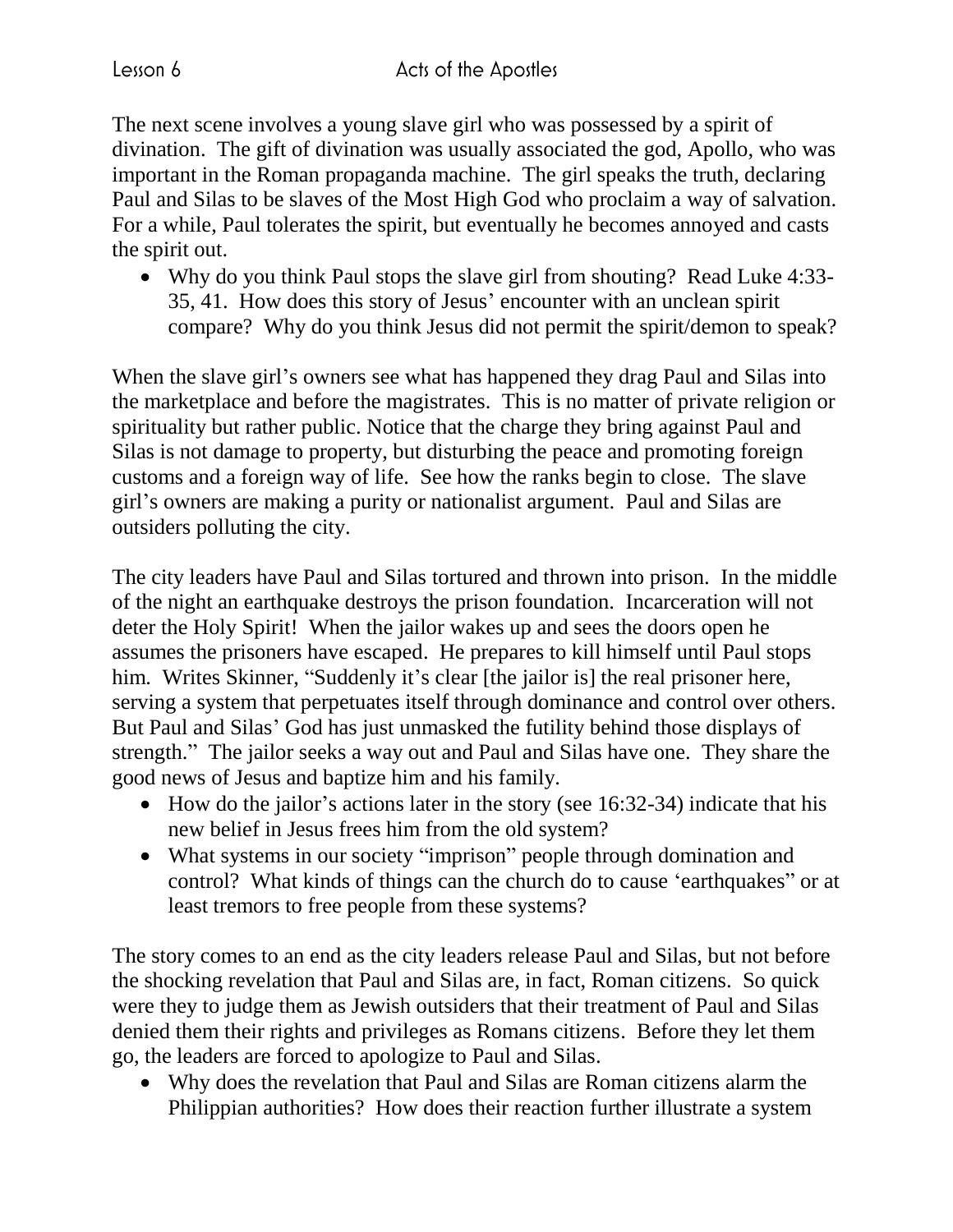designed to protect the traditions and privileges of insiders while denying those same privileges to outsiders?

The city leaders had hoped to release the men quietly, but Paul insists that the leaders come to him. Skinner notes there is a triumphalist tone to Paul's demand and such a tone can come across as its attempt to dominate and control others.

 Does such a triumphalist tone make it easier or harder to witness to Jesus? Why?

## **Ephesus Read Acts 19:11-41**

The resistance Paul faces in Ephesus unfolds in two parts. The first part concerns the seven sons of Sceva who were exorcists. After watching Paul cast out spirits in the name of Jesus, they too try use Jesus' name as a means of casting out spirits. To use someone's name is to summon their power. The seven exorcists, who are not followers of Jesus, are trying nevertheless to capitalize on Jesus' power. Like others (think of Judas Isacariot and Simon the Magician who stories we considered in lesson 4), it doesn't end well for them. On the other hand, a number of people did respond to Paul's preaching and his acts of healing and became believers. Some of these too were practicing magicians who in response to their new Christian faith burned their trade books.

• The Bible tells us the books were worth 50,000 silver coins. That's a lot of money that could've been used to support the fledging church. Why do you think they burned their book and didn't sell them?

The second part of the story unfolds in response to the insight of the non-believer, Demetrius. Here again some background information will be helpful to make sense of the story.

 Ephesus is on the west coast of modern day Turkey. It was the fourth largest city in the Roman Empire at this time. The city had a millennium-old association with the goddess Artemis. Her temple in Ephesus was one of the Seven Wonders of the ancient world and it drew lots of visitors from around the Mediterranean world. These visitors brought a lot of money and business with them to spend in Ephesus.

Demetrius was a silversmith whose business made and sold shrines and images of Artemis. His insight is essentially this according to Skinner: "The arrival and growth of Christianity in his region will be bad for business. His reasoning is simple: 'Christians won't just believe differently than they used to. They'll use money differently. If they win the battle of ideas, their values will make our values look bad. Unpopular values quickly become unprofitable."